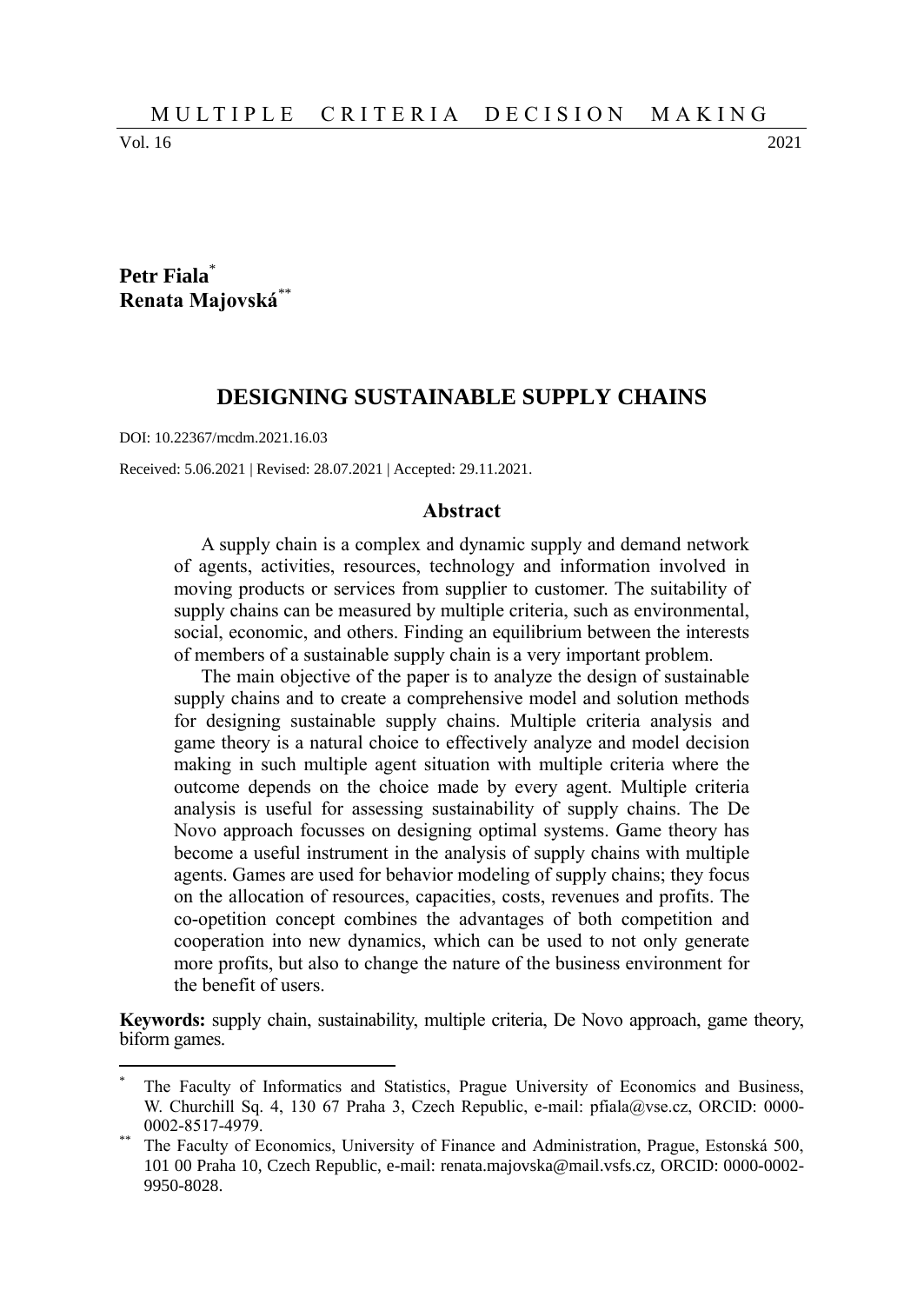## **1 Introduction**

Supply chain management is a philosophy that provides the tools and techniques enabling organizations to develop strategic focus and achieve sustainable competitive advantage (Simchi-Levi et al., 2008). This philosophy presents management with a new focus and way of thinking about the existence and workings of the organization in a wider business environment. Supply chain management is now seen as a governing element in strategy and as an effective way of creating value for customers.

The evolution of supply chain management recognized that a business process consists of several decentralized firms and that decisions of these different units impact each other's performance, and thus the performance of the whole supply chain. Each unit attempts to optimize his own preference. Behavior that is locally efficient can be inefficient from a global point of view. Sustainability in supply chain management has become a highly relevant topic for researchers and practitioners (Brandenburg et al., 2014; Carter and Rogers, 2008; Seuring, 2013). The objective of supply chain sustainability is to create, protect and grow long-term environmental, social and economic value for all stakeholders involved in bringing products and services to market.

The main objective of the paper is to analyze the design of sustainable supply chains and to create a comprehensive model and solution methods for designing sustainable supply chains. Multicriteria analysis and game theory tools are a natural choice for modeling and effective analysis of decision making in a situation with multiple criteria and multiple agents, where the outcome depends on the choice of each agent. Multiple criteria analysis is useful for assessing sustainability of supply chains. Game theory has become a useful instrument in the analysis of supply chains with multiple agents, often with conflicting objectives.

Standard multiple criteria approaches focus on valuation of already given systems. The De Novo approach focusses on designing optimal systems (Zelený, 2010). The approach is based on reformulation of the problem by given prices of resources and the given budget. Searching for a better portfolio of resources leads to a continual reconfiguration and reshaping of systems boundaries. The De Novo approach was adapted for supply chain design. Current business conditions are changing rapidly. New products are evolving faster. Technological innovations bring improvements to the criteria and a better utilization of available resources. This dynamics must be included in the new models. These changes can lead beyond trade-off-free solutions.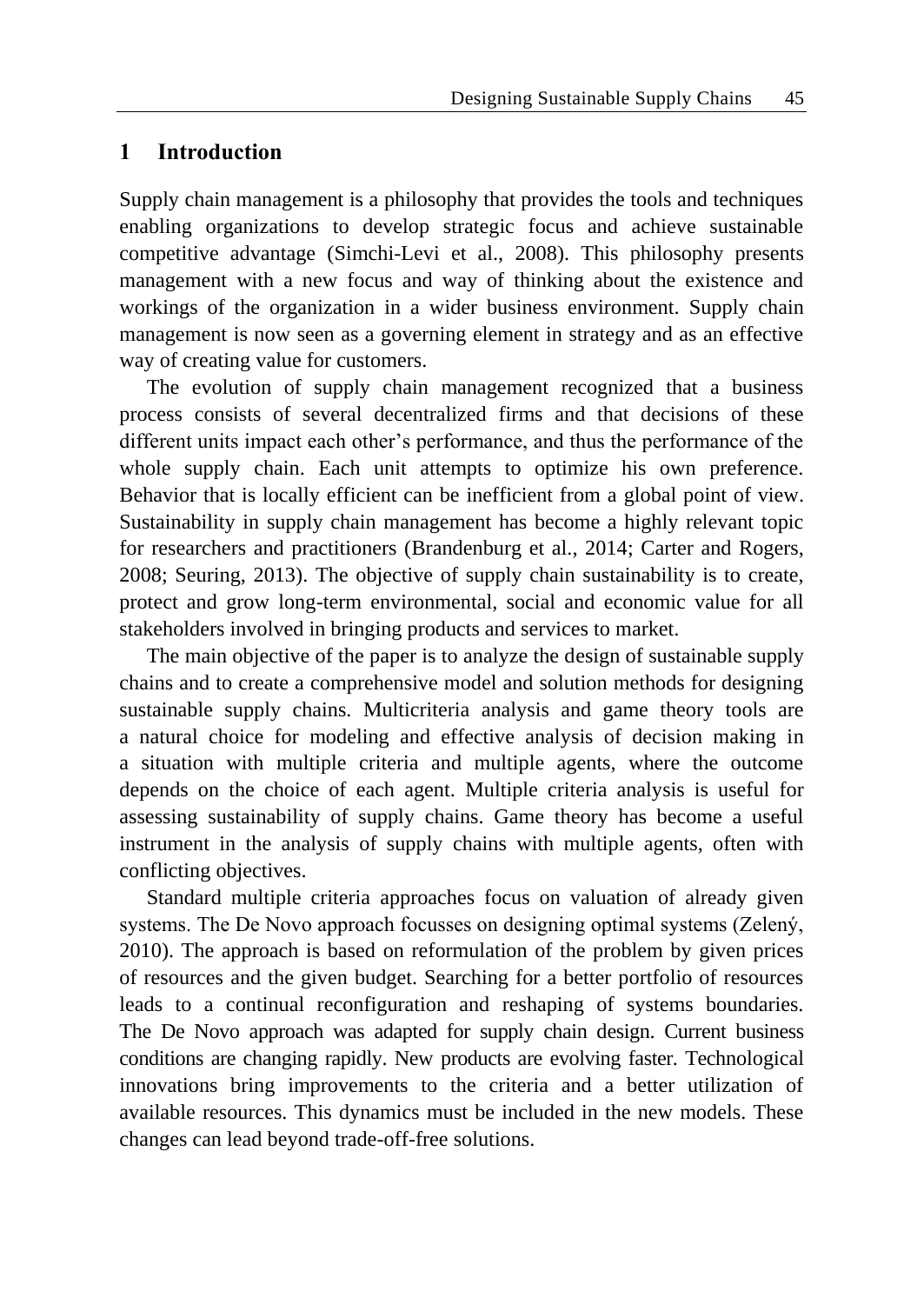The search for equilibrium in supply chains is a very important problem. Games are used for behavior modeling of supply chains; they focus on allocation of resources, capacities, costs, revenues and profits (Kreps, 1991; Cachon and Netessine, 2004). There are numerous opportunities to create hybrid models that combine competitive and cooperative behavior. The co-opetition concept combines the advantages of both competition and cooperation into new dynamics, which can be used to not only generate more profits, but also to change the nature of the business environment for the benefit of users (Brandenburger and Nalebuff, 2011). Searching for relationships with complementors (competitors whose products add value to other agents) brings ever new opportunities that bring added values. The co-opetition is based on the biform game theory (Okura and Carfi, 2014). Biform games combine non-cooperative and cooperative approaches of the traditional game theory and are promising for modeling behavior of the agents in supply chains (Brandenburger and Stuart, 2007). The authors propose to divide the biform games into so-called sequential and simultaneous shapes. The proposed procedure captures these concepts; it is flexible and open to other concepts and procedures for designing sustainable supply chains.

# **2 Sustainable supply chain**

A supply chain is a complex and dynamic supply and demand network of agents, activities, resources, technology, and information involved in moving a product or service from the initial supplier to the ultimate customer (Tayur, Ganeshan and Magazine, eds., 2012; Snyder and Shen, 2011; Harrison, Lee and Neale, 2003). A supply chain consists of several decentralized firms; decisions of these different units impact each other's performance, and thus the performance of the whole supply chain.

A supply chain is defined as a network system that consists of clusters with:

- suppliers,
- manufacturers.
- distributors.
- retailers.
- customers.

where:

- material.
- financial.
- information.
- decision

flows connect participants in both directions. Decision flows are sequences of decisions among agents (see Fiala, 2005).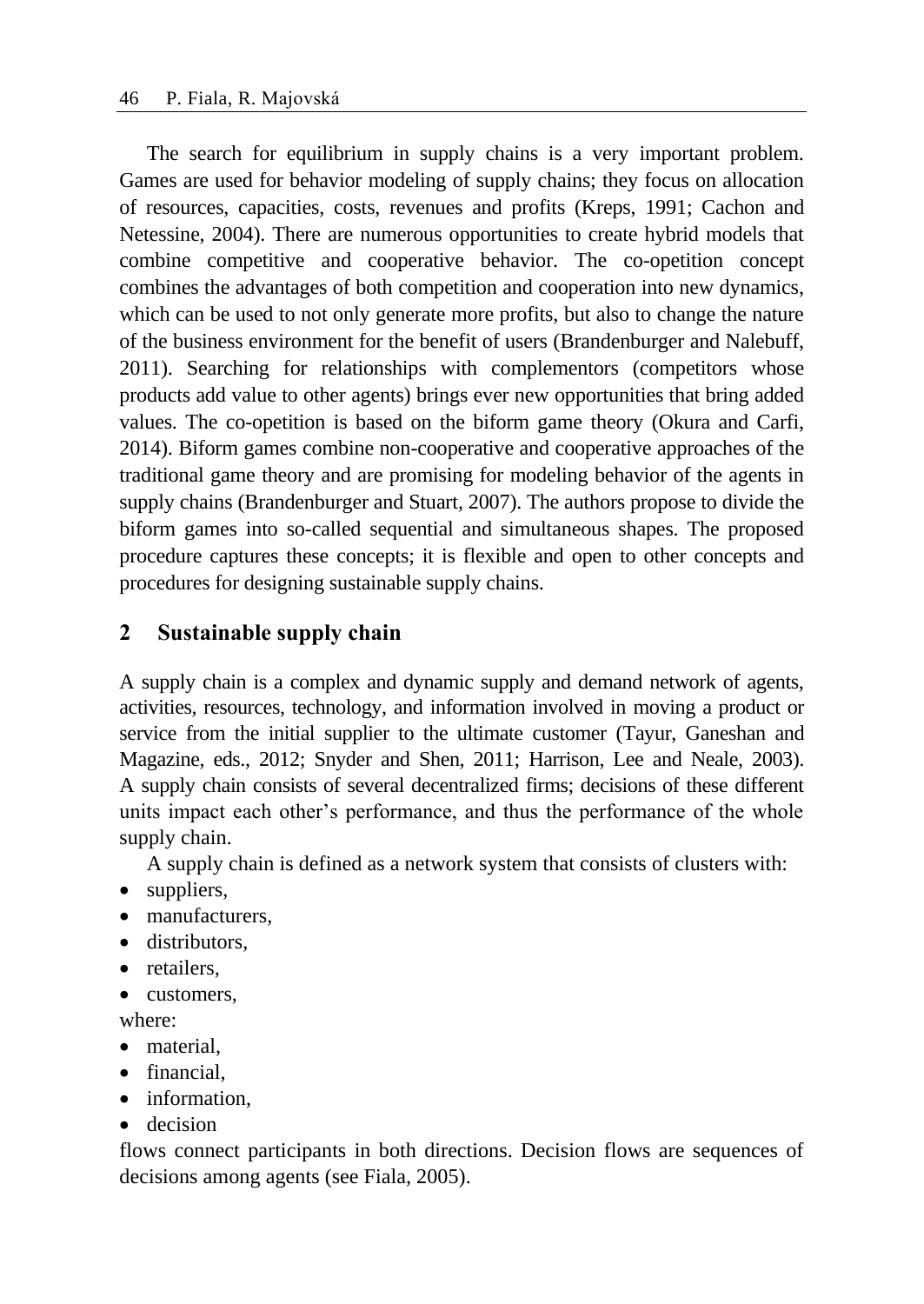Supply chain management can be divided into four phases:

- [design,](http://www.fao.org/wairdocs/ilri/x5465e/x5465e06.htm#phase 1. typification of dairy systems)
- control.
- performance evaluation,
- performance improvement.

These phases are repeated during the dynamic evolution of the environment and the supply chain. The design phase of supply chains plays an important role in supply chain management. This paper focuses on modeling this design phase.

The proposed approach promotes sustainability of supply chains through the following instruments:

- multiple criteria,
- De Novo optimization,
- technology development,
- biform games,
- the concept of co-opetition. Sustainability of supply chains is evaluated by multiple criteria:
- environmental.
- social.
- economic.
- and others.

The model contains not only three basic aspects; other criteria can be used (technological, legal, etc.). Two models were used for multiple criteria evaluation of sustainable supply chains. Multi-objective linear programming (MOLP) is a model of optimizing a given system by multiple objectives (Steuer, 1986). Multi-objective De Novo linear programming (MODNLP) is a problem for designing an optimal system by reshaping the feasible set (Zelený, 2010). This approach seeks to find a trade-off-free solution and uses only the necessary resources for this solution, limited only by budget. The technological innovations included in the model bring improvements to the desired criteria and a better utilization of available resources.

The proposed biform game models provide suitable tools for finding an equilibrium in the agent-system by combining non-cooperative and cooperative approaches. The inclusion of the concept of co-opetition enriches the model with other aspects, including considering the influence of other agents such as competitors and complementors (Min, Feiqi and Sai, 2008). The search for equilibrium in a sustainable supply chain is based on a negotiation approach. Information exchange by negotiations reduces inefficiencies and material flows and leads to reduced environmental pollution and costs.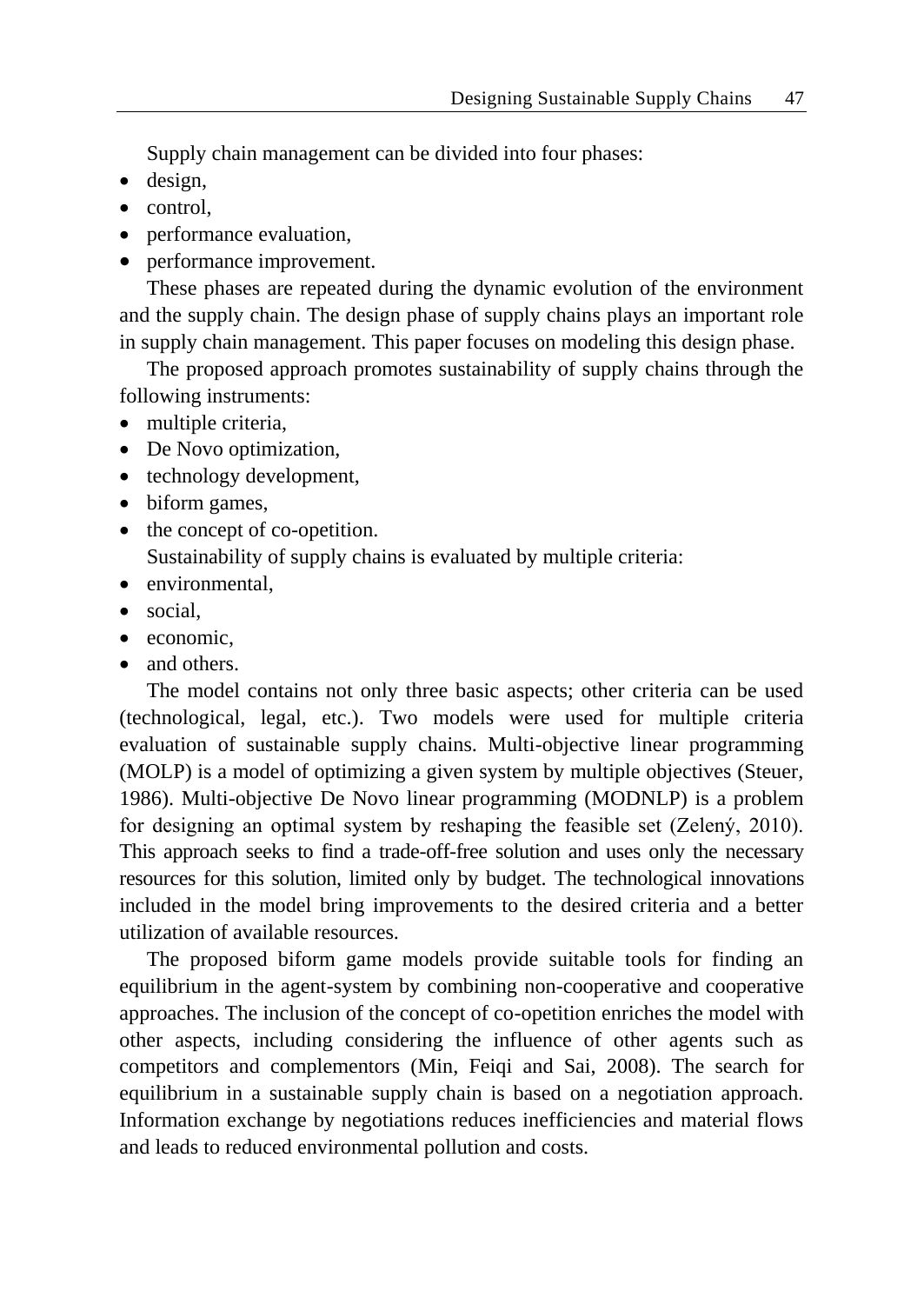## **3 Multiple criteria analysis**

The first component of the proposed procedure is multiple criteria analysis (Greco, Figueira and Ehrgott, 2016). A standard approach can be used to optimize the given system and the De Novo approach to design an optimal system. Both procedures will be described. The advantages of the De Novo approach will be explained.

## **3.1 Optimizing given systems**

In MOLP problems, it is usually impossible to optimize all objectives together in a given system. Trade-off means that one cannot increase the level of satisfaction for an objective without decreasing it for another objective. Multi- -objective linear programming (MOLP) problem can be described as follows:

"
$$
Max" z = Cx
$$
  
s.t.  $Ax \le b, x \ge 0$  (1)

where **C** is a  $(\bar{k}, \bar{n})$  matrix of objective coefficients, **A** is an  $(\bar{m}, \bar{n})$  matrix of structural coefficients, **b** is an  $\overline{m}$ -vector of known resource restrictions, **x** is an  $\bar{n}$ -vector of decision variables. The "Max" operator is used for vector optimization. For multi-objective programming problems, the concept of efficient solutions is used (e.g. Steuer, 1986). A compromise solution is selected from the set of efficient solutions. Many methods are proposed for solving the problem. Most of the methods are based on trade-offs between objective values.

### **Multiple criteria supply chain model**

In the next part, a multiple criteria supply chain design problem is formulated. The mathematical program determines the ideal locations for each facility and allocates the activity at each facility so that the multiple objectives are taken into account and the constraints of meeting the customer demand and the facility capacity are satisfied. The presented model of a supply chain consists of four layers with  $m$ suppliers:  $S_1, S_2, ..., S_m$ , *n* potential producers:  $P_1, P_2, ..., P_n$ , *p* potential distributors:  $D_1, D_2, ..., D_p$  and  $r$  customers:  $C_1, C_2, ..., C_r$ .

The following notation is used:  $a_i$  = annual supply capacity of supplier *i*,  $b_i$  = annual potential capacity of producer  $i$ ,

 $w_k$  = annual potential capacity of distributor  $k$ ,  $d_l$  = annual demand of customer l,  $f_j^P$  = fixed cost of potential producer j,  $f_k^D$  = fixed cost of potential distributor k,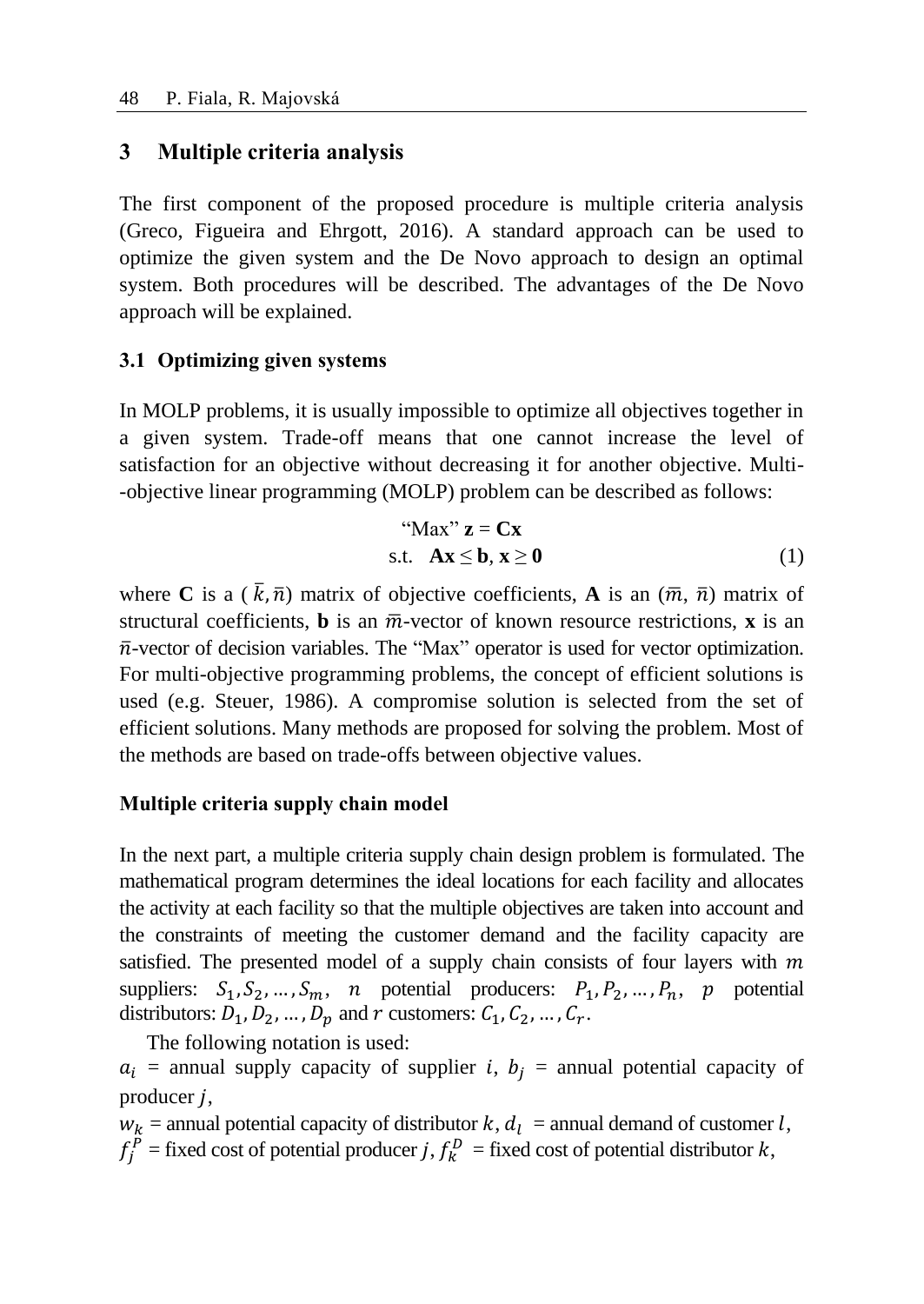$c_{ij}^S$  = unit transportation cost from  $S_i$  to  $P_j$ ,  $c_{jk}^P$  = unit transportation cost from  $P_j$ to  $D_{\nu}$ .

 $c_{kl}^D$  = unit transportation cost from  $D_k$  to  $C_l$ ,  $e_{ij}^S$  = unit pollution from  $S_i$  to  $P_j$ ,  $e_{jk}^P$  = unit pollution from  $P_j$  to  $D_k$ ,  $e_{kl}^D$  = unit environmental pollution from  $D_k$  to  $C_l$ ,  $x_{ij}^S$  = number of units transported from  $S_i$  to  $P_j$ ,  $x_{jk}^P$  = number of units transported from  $P_j$  to  $D_k$ ,  $x_{kl}^D$  = number of units transported from  $D_k$  to  $C_l$ ,  $y_j^P$  = binary variable for build-up of the fixed capacity of producer j,  $y_k^D$  = binary variable for build-up of the fixed capacity of distributor  $k$ .

With the above notations, the problem can be formulated as follows:

The model has two objectives: The first one expresses minimizing total costs; the second one expresses minimizing total environmental pollution.

Minimize two objectives:

$$
z_1 = \sum_{j=1}^n f_j^P y_j^P + \sum_{k=1}^p f_k^D y_k^D + \sum_{i=1}^m \sum_{j=1}^n c_{ij}^S x_{ij}^S + \sum_{j=1}^n \sum_{k=1}^p c_{jk}^P x_{jk}^P + \sum_{k=1}^p \sum_{l=1}^r c_{kl}^D x_{kl}^D
$$

$$
z_2 = \sum_{i=1}^m \sum_{j=1}^n e_{ij}^S x_{ij}^S + \sum_{j=1}^n \sum_{k=1}^p e_{jk}^P x_{jk}^P + \sum_{k=1}^p \sum_{l=1}^r e_{kl}^D x_{kl}^D
$$

subject to the following constraints:

the amount sent from the supplier to producers cannot exceed the supplier capacity:

$$
\sum_{j=1}^{n} x_{ij}^{S} \le a_i, \ \ i = 1, 2, ..., m
$$

the amount produced by the producer cannot exceed the producer capacity:

$$
\sum_{k=1}^{p} x_{jk}^{P} \le b_j y_j^{P}, \ j = 1, 2, ..., n
$$

the amount shipped from the distributor should not exceed the distributor capacity:

$$
\sum_{l=1}^{r} x_{kl}^{D} \le w_k y_k^D, \ k = 1, 2, ..., p
$$

the amount shipped to the customer must equal the customer demand: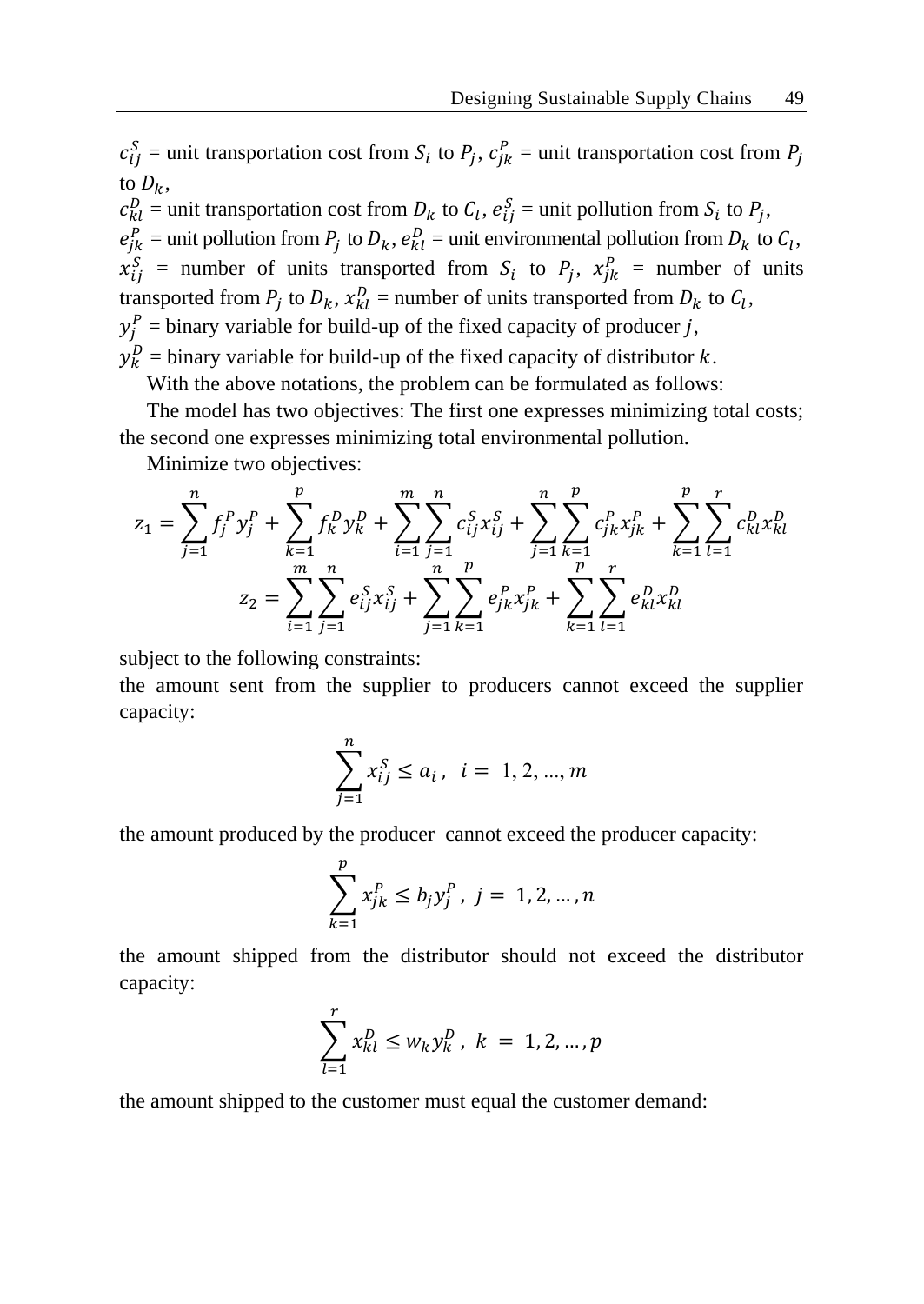$$
\sum_{k=1}^{p} x_{kl}^{D} = d_l, l = 1, 2, ..., r
$$

the amount shipped out of producers cannot exceed the number of units received from suppliers:

$$
\sum_{i=1}^{m} x_{ij}^{S} - \sum_{k=1}^{p} x_{jk}^{P} \ge 0, \ \ j = 1, 2, ..., n
$$

the amount shipped out of distributors cannot exceed the quantity received from producers:

$$
\sum_{j=1}^{n} x_{jk}^{P} - \sum_{l=1}^{r} x_{kl}^{D} \ge 0, \ k = 1, 2, ..., p
$$

binary and non-negativity constraints:

$$
y_j^P, y_k^D \in \{0, 1\},
$$
  

$$
x_{ij}^S, x_{jk}^P, x_{kl}^D \ge 0, \ i = 1, 2, ..., m, \ j = 1, 2, ..., n, \ k = 1, 2, ..., p, \ l = 1, 2, ..., r
$$

The formulated model is a multi-objective linear programming problem (MOLP). The problem can be solved using MOLP methods.

### **3.2 Designing optimal systems**

By using given prices of resources and the given budget the MOLP problem (1) is reformulated into the following MODNLP problem (2):

$$
\text{MAX}^{\prime\prime} \quad \mathbf{z} = \mathbf{C}\mathbf{x}
$$
\n
$$
\text{s.t. } \mathbf{A}\mathbf{x} - \mathbf{b} \leq \mathbf{0}, \, \mathbf{p}\mathbf{b} \leq \mathbf{B}, \, \mathbf{x} \geq \mathbf{0} \tag{2}
$$

where **b** is an  $\overline{m}$ -vector of unknown resource restrictions, **p** is an  $\overline{m}$ -vector of resource prices, and *B* is the given total available budget.

From (2) follows that:

$$
pAx \leq pb \leq B
$$

Defining an *n*-vector of unit costs  $\mathbf{v} = \mathbf{p} \mathbf{A}$ , we can rewrite the problem (2) as:

"
$$
\text{Max}^{\prime\prime} \quad \mathbf{z} = \mathbf{C}\mathbf{x}
$$
\n
$$
\text{s.t.} \quad \mathbf{vx} \leq B, \quad \mathbf{x} \geq 0 \tag{3}
$$

Solving single objective problems:

$$
\text{Max } z^i = \mathbf{c}^i \mathbf{x}, \quad i = 1, 2, \dots, \overline{k}
$$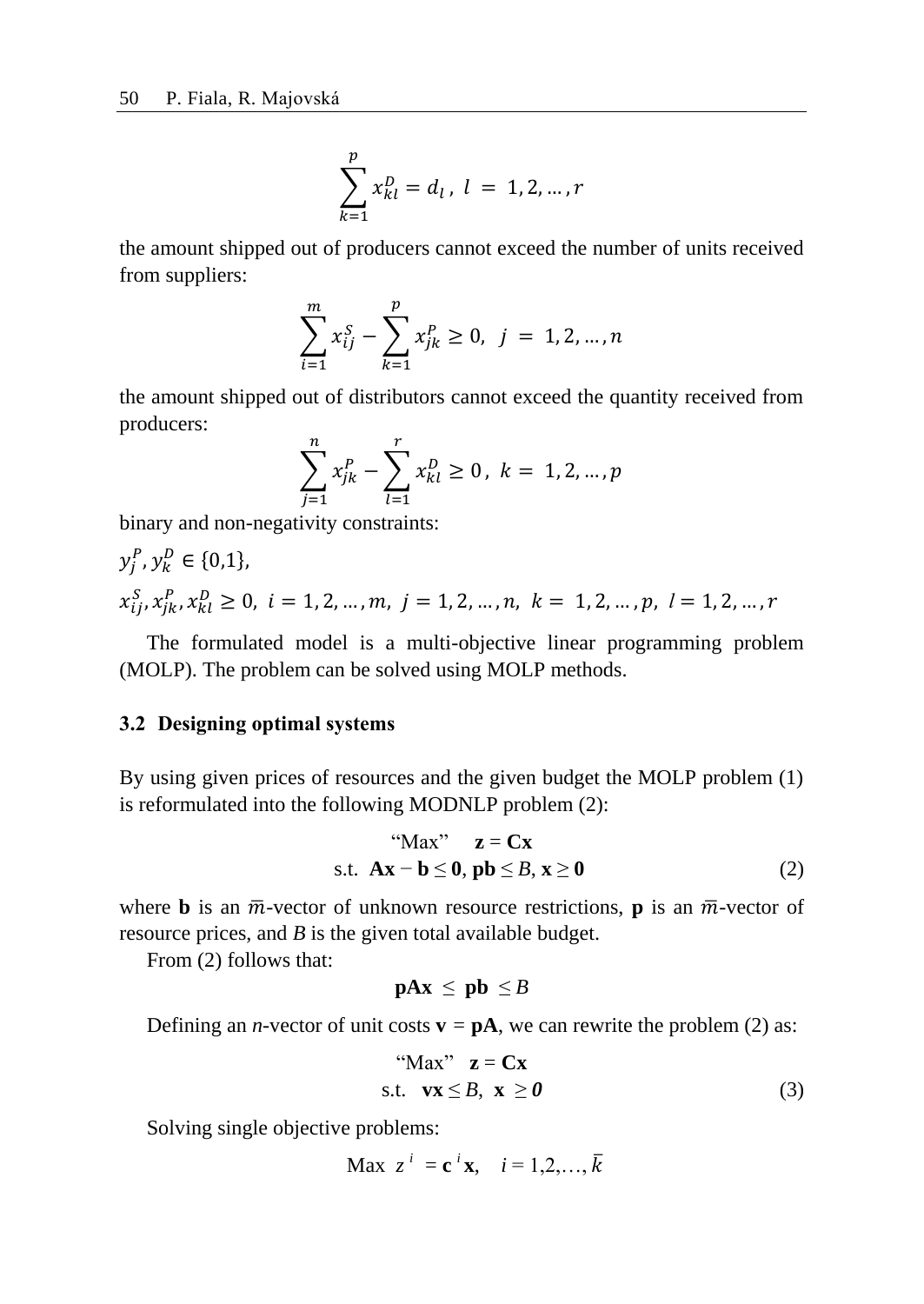$$
\text{s.t.} \quad \mathbf{v}\mathbf{x} \leq B, \mathbf{x} \geq 0 \tag{4}
$$

 $\mathbf{z}^*$  is a  $\bar{k}$ -vector of objective values for the ideal system, concerning budget *B*, where the elements of the vector are values  $z^i$  obtained by solving the set of problems (4).

The problems (4) are continuous "knapsack" problems, with the solutions:

$$
x_j^i = \begin{cases} 0, j \neq j_i \\ B/v_{j_i}, j = j_i \end{cases}
$$
, where  $j_i \in \left\{ j \in (1, ..., n) \middle| \max_j (c_j^i/v_j) \right\}$ 

The meta-optimum problem can be formulated as follows:

$$
\begin{array}{ll}\n\text{Min} & f = \mathbf{v} \mathbf{x} \\
\text{s.t.} & \mathbf{C} \mathbf{x} \ge \mathbf{z}^*, \mathbf{x} \ge \mathbf{0}\n\end{array} \tag{5}
$$

Solving the problem (5) provides the solution:  $\mathbf{x}^*, B^* = \mathbf{v}\mathbf{x}^*, \mathbf{b}^* = \mathbf{A}\mathbf{x}^*$ .

The value  $B^*$  identifies the minimum budget to achieve  $z^*$  through solutions **x**<sup>\*</sup> and **b**<sup>\*</sup>, with the given budget level  $B \leq B$ <sup>\*</sup>. The optimum-path ratio for achieving the best performance for a given budget *B* is defined as:

$$
r_1 = \frac{B}{B^*}
$$

The optimum-path ratio provides an effective and fast tool for the efficient optimal redesign of large-scale linear systems. The optimal system design for the budget *B*:

$$
\mathbf{x} = r_I \mathbf{x}^*, \mathbf{b} = r_I \mathbf{b}^*, \mathbf{z} = r_I \mathbf{z}^*
$$

#### **Multi-objective De Novo supply chain model**

The De Novo approach can be useful in the design of the multi-criteria supply chain. Only a partial relaxation of constraints is adopted. Producer and distributor capacities are relaxed. Unit costs for capacity build-up are computed:

 $p_j^P = \frac{f_j^P}{h_j}$  $\frac{dy}{dt}$  = cost of the unit capacity of potential producer *j*,  $p_k^D = \frac{f_k^D}{w_L}$  $\frac{\partial k}{\partial w_k}$  = cost of the unit capacity of potential distributor *k*. Variables for build-up capacities are introduced:

 $u_j^P$  = variable for the flexible capacity of producer *j*,

 $u_k^D$  = variable for the flexible capacity of producer *k*.

The constraints for non-exceeding the producer and distributor fixed capacities are replaced by the flexible capacity constraints and the budget constraint: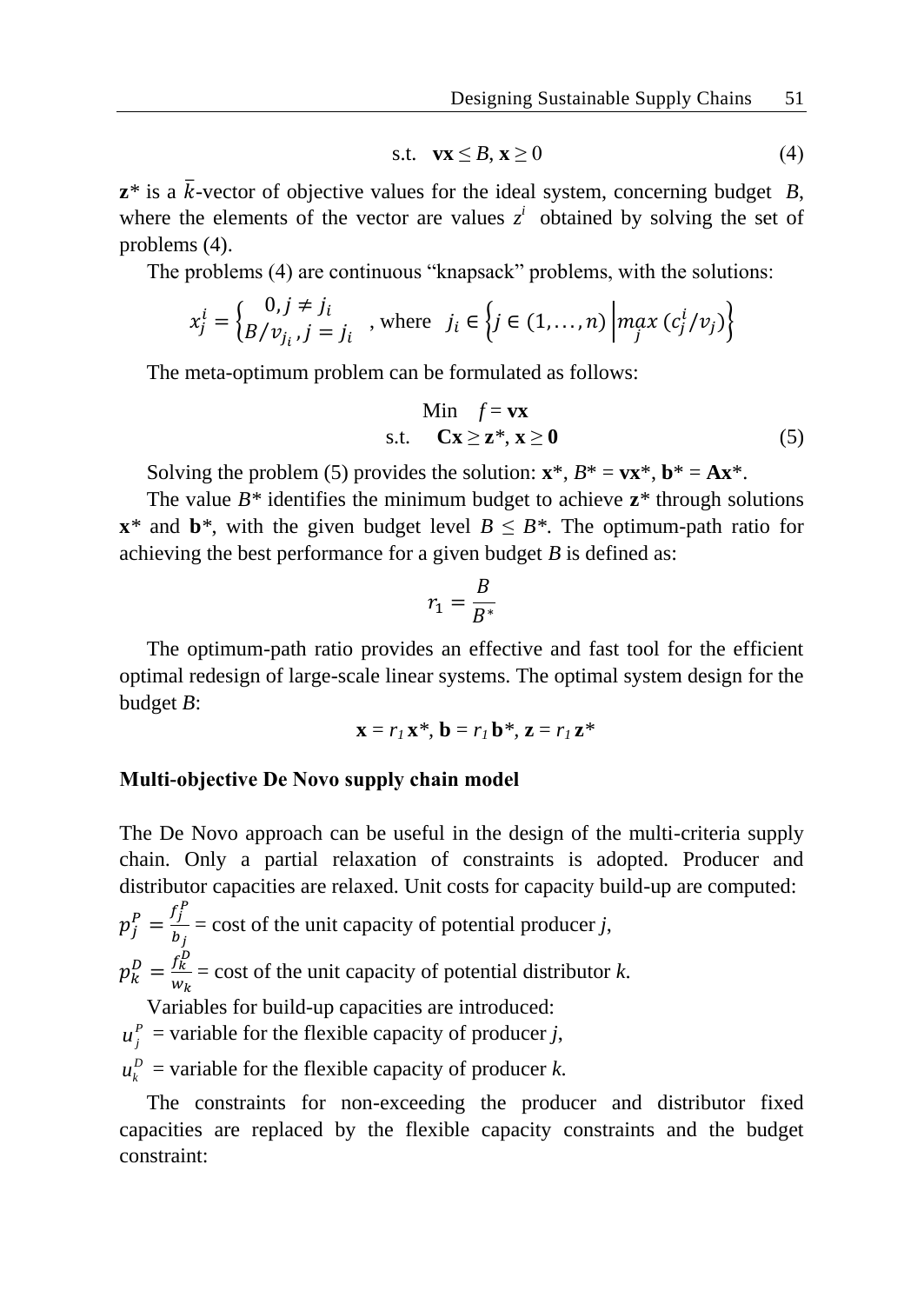$$
\sum_{k=1}^{p} x_{jk} - u_j^P \le 0, j = 1, 2, ..., n
$$
  

$$
\sum_{l=1}^{r} x_{kl} - u_k^D \le 0, k = 1, 2, ..., p
$$
  

$$
\sum_{j=1}^{n} p_j^P u_j^P + \sum_{k=1}^{p} p_k^D u_k^D \le B
$$

The multi-objective optimization can be then seen as a dynamic process. Technological innovations bring improvements to the objectives and the better utilization of available resources. The technological innovation matrix  $T = (t_{ij})$  is introduced. The elements in the structural matrix *A* should be reduced by technological progress.

The problem (2) is reformulated into the innovation MODNLP problem (6):

$$
"Max" \t z = Cx
$$
  
s.t. 
$$
TAx - b \le 0, pb \le B, x \ge 0
$$
 (6)

The De Novo approach provides a better solution with respect to multiple objectives and also with lower budget thanks to flexible capacity constraints. The capacity of supply chain members has been optimized as regards flows in the supply chain and budget.

#### **3.3 An illustrative example**

The De Novo approach was tested on a case study. A supply chain is proposed with three potential suppliers, three potential manufacturers, three potential distributors, and three customers. The chain is evaluated according to two criteria: the first one aimed at minimizing total costs and the second one, at minimizing overall environmental pollution.

Inputs for the model are as follows: Capacities  $a_i = 100$ ,  $i = 1, 2, 3$ ;  $b_i = 100$ ,  $j = 1, 2, 3$ ;  $w_k = 100, k = 1, 2, 3; d_l = 50, l = 1, 2, 3.$ Fixed costs  $f_1^P = 110$ ,  $f_2^P = 100$ ,  $f_3^P = 120$ ,  $f_1^D = 120$ ,  $f_2^D = 110, f_3^D = 150.$ 

Unit transportation costs and unit pollution are shown in Table 1 and Table 2.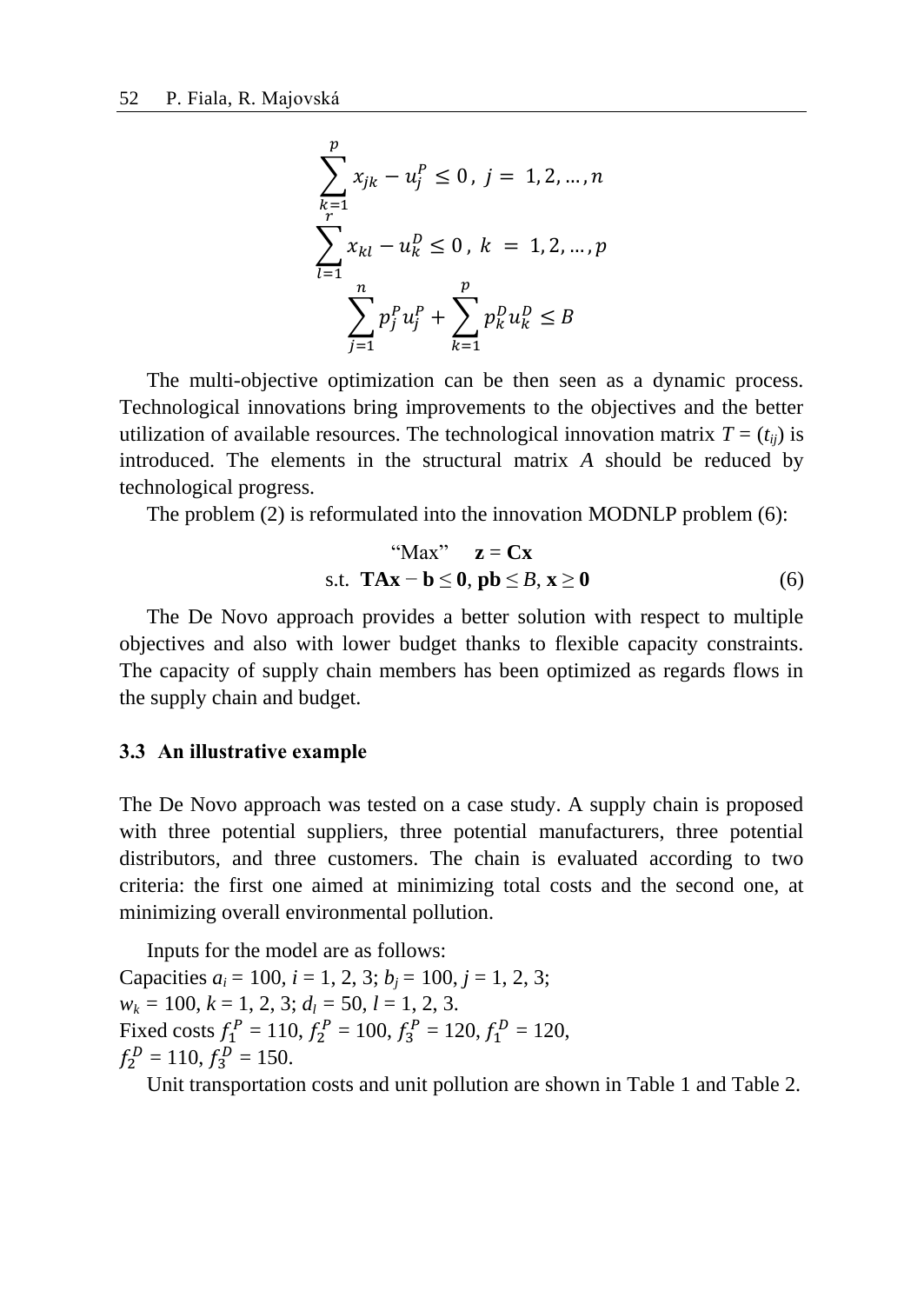|  |   | ıĸ |  | ∽kl |  |  |
|--|---|----|--|-----|--|--|
|  |   |    |  |     |  |  |
|  | - |    |  |     |  |  |
|  |   |    |  |     |  |  |

Table 1: Unit transportation costs

Source: Authors.

Table 2: Unit pollution

|  |  | 1 n |  | ∽kl |  |  |
|--|--|-----|--|-----|--|--|
|  |  |     |  |     |  |  |
|  |  |     |  |     |  |  |
|  |  |     |  |     |  |  |

Source: Authors.

This model was solved by different approaches. The first two approaches minimize each criterion separately. The compromise solution is calculated by the traditional STEM interactive approach for multi-criteria problems using the De Novo approach. The following are non-zero values of the variables that express the number of units of the product shipped between each supply chain layer.

The following values are given for each problem-solving approach:

Min  $z_1$ :  $x_{13}^S = 50$ ,  $x_{31}^S = 100$ ,  $x_{12}^P = 100$ ,  $x_{31}^P = 50$ ,  $x_{12}^D = 50$ ,  $x_{21}^D = 50$ ,  $x_{23}^D = 50$ . Min *z*<sub>2</sub>:  $x_{12}^S = 100, x_{23}^S = 50, x_{23}^P = 100, x_{31}^P = 50, x_{13}^D = 50, x_{31}^D = 50, x_{32}^D = 50.$ STEM:  $x_{11}^S = 58.13, x_{23}^S = 91.87, x_{12}^P = 58.13, x_{31}^P = 91.87, x_{12}^D = 46.87, x_{13}^D =$  $= 45, x_{21}^D = 50, x_{22}^D = 3.12, x_{23}^D = 50.$ De Novo:  $x_{23}^S = 62.86, x_{32}^S = 87.14, x_{21}^P = 10, x_{23}^P = 77.14, x_{31}^P = 62.86, x_{12}^D =$  $= 50, x_{13}^D = 22.86, x_{31}^D = 50, x_{33}^D = 27.14.$ 

Criteria values  $z_1$ ,  $z_2$  and budget *B* are compared according to these solutions. The De Novo solution is better in all values than the STEM solution. The De Novo approach provides better solutions with respect to both criteria and also with a lower budget due to flexible capacity constraints. The capacities of supply chain members have been optimized for flows in the supply chain and budget. The comparison of results is shown in Table 3.

|                | Min $z_1$ | Min $z_2$ | <b>STEM</b> | De Novo |
|----------------|-----------|-----------|-------------|---------|
| ۰.             | 2460      | 3490      | 3070        | 3000    |
| z <sub>2</sub> | 3100      | 1800      | 2030        | 2000    |
|                | 460       | 490       | 460         | 365.71  |

Table 3: Comparison of solution results

Source: Authors.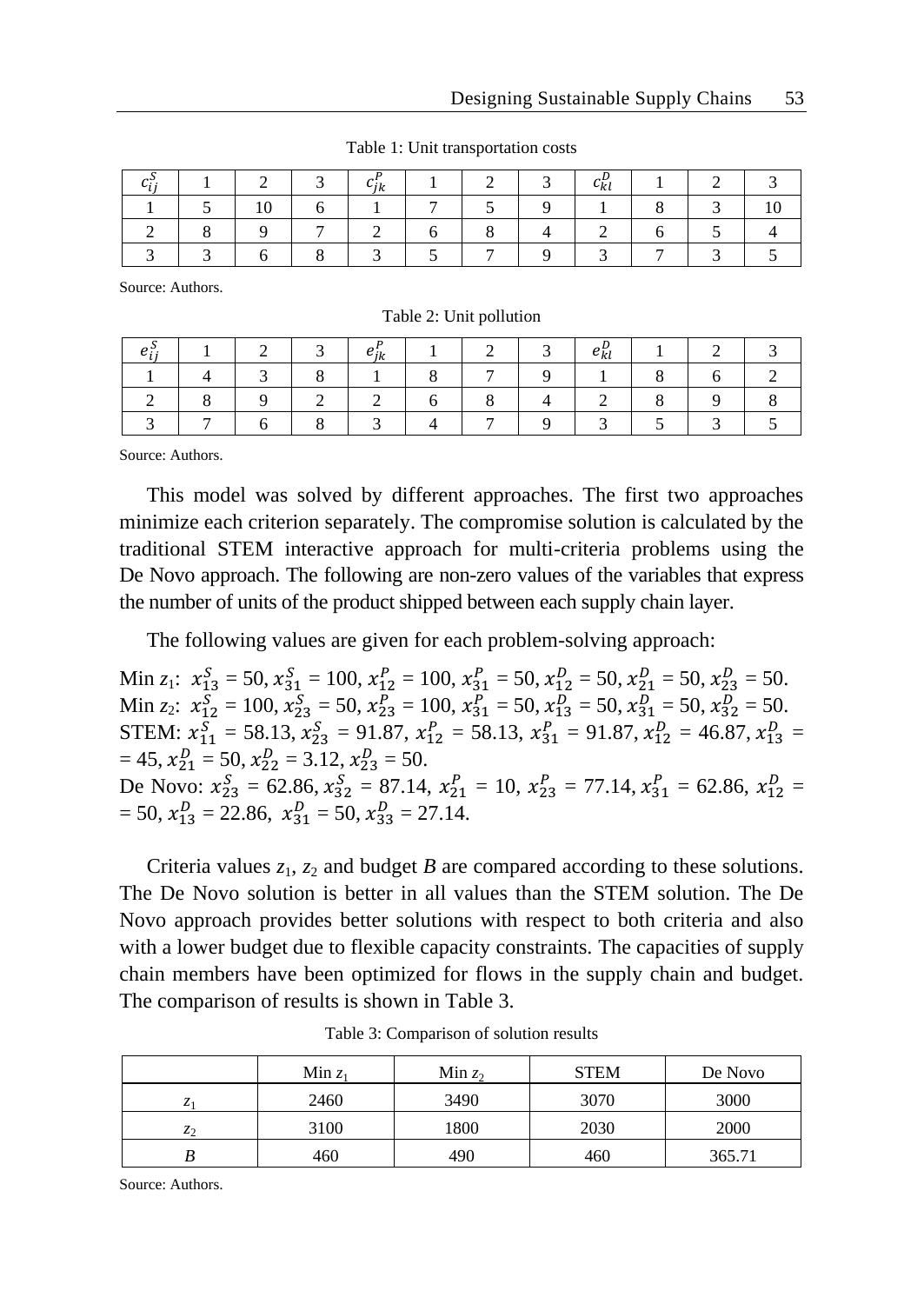## **4 Equilibrium searching by biform games**

The second component of the proposed procedure is the search for equilibrium (Myerson, 1997). Most supply chains are composed of independent agents with individual interests and preferences. Biform games are used for searching for an equilibrium in sustainable supply chains. A biform game is a combination of non-cooperative and cooperative games for searching for an equilibrium. The authors propose to divide biform games into sequential and simultaneous forms.

### **4.1 Sequential biform games**

A sequential biform game (Fiala, 2016a) is a two-stage game: in the first stage, players choose their strategies in a non-cooperative way, thus forming the second stage of the game, in which the players cooperate. First, suppliers make initial proposals and take decisions. This stage is analyzed using a non- -cooperative game theory approach. The players search for the Nash equilibrium by solving the next problem.

An *n*-player non-cooperative game in the normal form is a collection

$$
\{N = \{1, 2, \dots, n\};\ X_1, X_2, \dots, X_n;\ \pi_1(x_1, x_2, \dots, x_n), \dots, \pi_n(x_1, x_2, \dots, x_n)\ \} \tag{7}
$$

where *N* is a set of *n* players;  $X_i$ ,  $i = 1, 2, ..., n$ , is a set of strategies for player *i*;  $\pi_i(x_1, x_2, \ldots, x_n)$ ,  $i = 1, 2, \ldots, n$ , is a pay-off function for player *i*, defined on a Cartesian product of *n* sets  $X_i$ ,  $i = 1, 2, ..., n$ .

Decisions of players other than player *i* are summarized by the vector:

$$
\mathbf{x}_{-i} = (x_1, \dots, x_{i-1}, x_{i+1}, \dots, x_n)
$$
 (8)

A vector of decisions  $(x_1^0, x_2^0, ..., x_n^0)$  is the Nash equilibrium of the game if:

$$
x_i^0(\mathbf{x}_{-i}^0) = \text{argmax}_{x_i} \pi_i(x_i, \mathbf{x}_{-i}) \forall i = 1, 2, ..., n
$$
 (9)

The Nash equilibrium is a set of decisions from which no player can improve the value of his pay-off function by unilaterally deviating from it.

Next, players negotiate among themselves. In this stage, a cooperative game theory is applied to characterize the outcome of negotiation among the players over how to distribute the total surplus. Each player's share of the total surplus is the product of its added value and its relative negotiation power. Distribution of the total surplus to players can be given by Shapley values (14).

The cooperative game theory looks at the set of possible outcomes, studies what the players can achieve, what coalitions they will form, how the coalitions that do form divide the outcome, and whether the outcomes are stable and robust.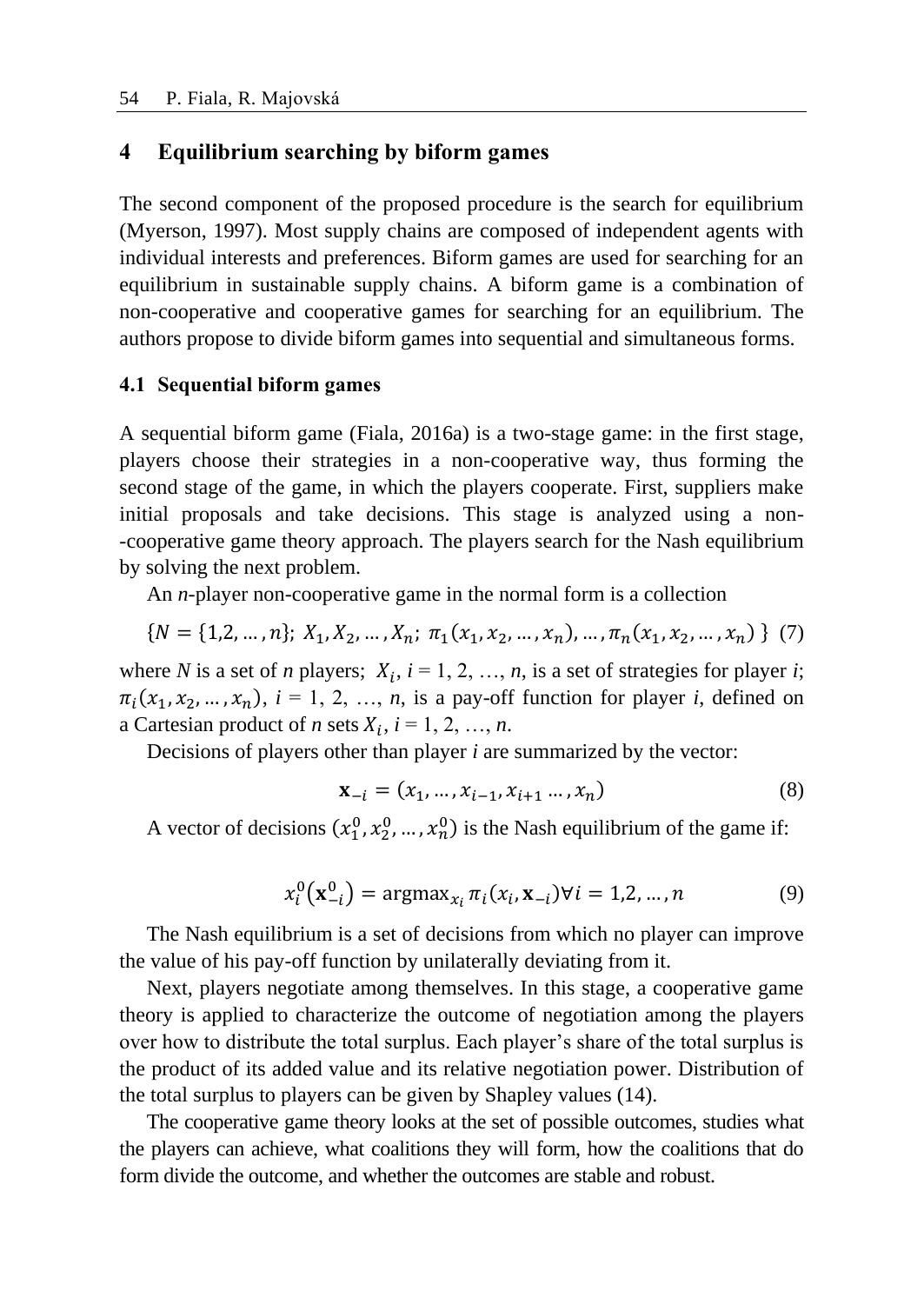The maximal combined output is achieved by solving the following problem:

$$
\mathbf{x}^0 = \operatorname{argmax}_{\mathbf{x}} \sum_{i=1}^n \pi_i(x_i) \tag{10}
$$

When modeling cooperative games it is advantageous to switch from the normal form to the characteristic function form. The characteristic function of the game with the set N of *n* players is a function  $v(S)$  that is defined for all subsets  $S \subseteq N$  (i.e. for all coalitions) and which assigns to each subset S a value  $v(S)$  with the following characteristics:

$$
v(\emptyset) = 0, v(S_1 \cup S_2) \ge v(S_1) + v(S_2)
$$
 (11)

where  $S_1$ ,  $S_2$  are disjoint subsets of N. The pair  $(N, v)$  is called a cooperative game of *n* players in the characteristic function form.

Allocation mechanisms are based on different approaches, such as Shapley values, contracts, auctions, negotiations, etc. A particular allocation policy, introduced by Shapley (1953), has been shown to possess the best properties in terms of balance and fairness (Mahjoub and Hennet, 2014). The so called Shapley vector is defined as:

$$
\mathbf{h} = (h_1, h_2, \dots, h_n) \tag{12}
$$

where the individual components (Shapley values) indicate the mean marginal contribution of *i*-th player to all coalitions, of which she/he may be a member. Player contribution to the coalition *S* is calculated by the formula:

$$
v(S) - v(S - \{i\})\tag{13}
$$

The Shapley value for the *i*-th player is calculated as a weighted sum of marginal contributions according to the formula:

$$
h_i = \sum_{S} \left\{ \frac{(|S|-1)!(n-|S|)!}{n!} \cdot \left[ \nu(S) - \nu(S - \{i\}) \right] \right\} \tag{14}
$$

where the number of coalition members is denoted by |*S*| and the summation runs over all coalitions  $i \in S$ .

#### **4.2 Simultaneous biform games**

The simultaneous biform game is a one-stage model where combinations of concepts for cooperative and non-cooperative games are applied. The combinations will be changed according to situations in problems. At this stage, multi-round negotiations take place. The first problem is a classification of situations. The situations are affected by:

- which players can cooperate,
- to what scope they can cooperate.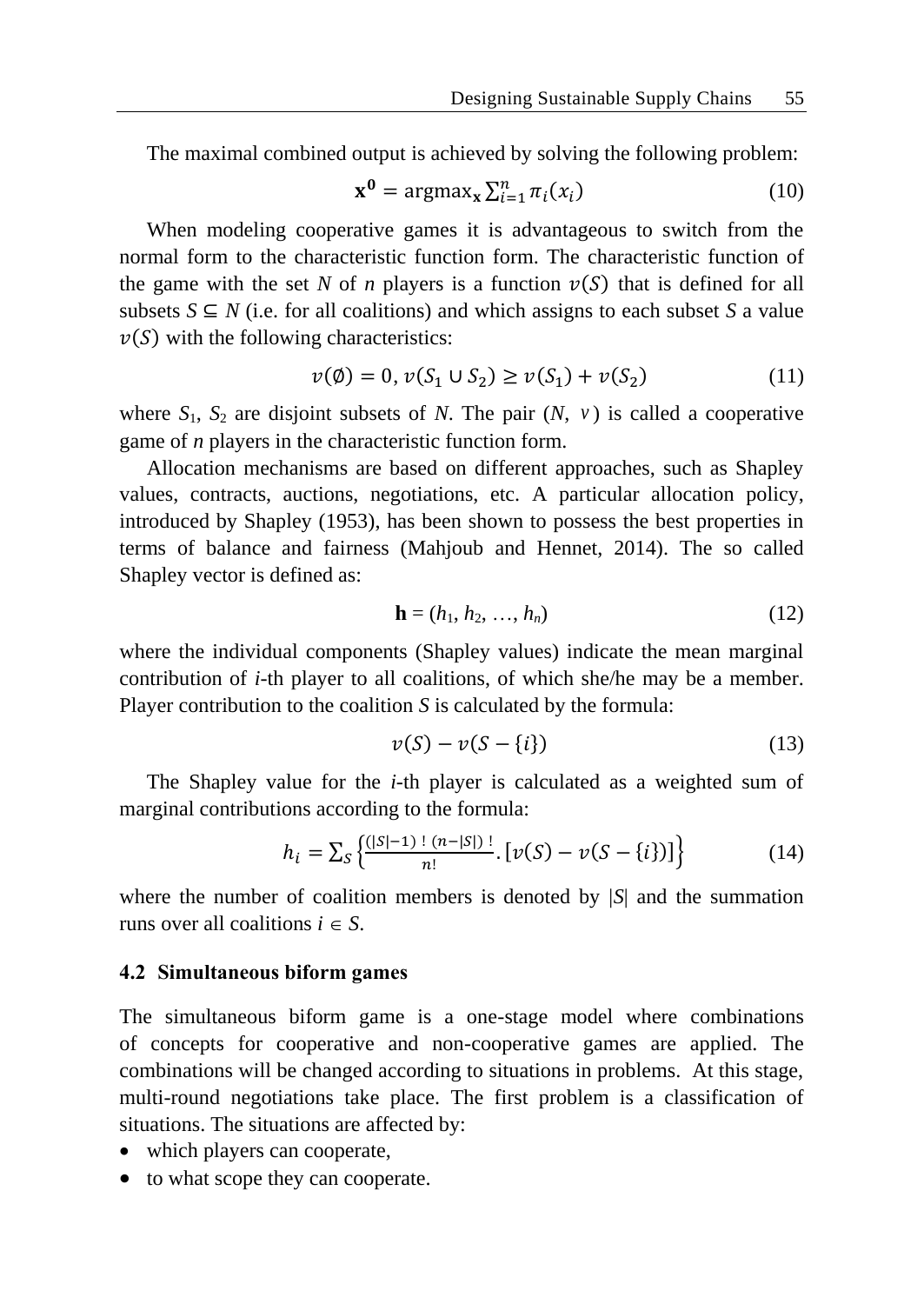If all players can cooperate fully, a standard cooperative model (10) can be used with subsequent distribution of the result according to the Shapley values (14). If no one can cooperate even in a partial context, a standard non- -cooperative model (9) is used.

The general simultaneous biform games are based on a negotiation process with multiple criteria (see Fiala, 1999). The negotiation concept is based on the assumption that each negotiating subject decides under pressure of objective context. The scope of cooperation is dynamic and changes over time. The effects of pressures are reflected in restrictive conditions.

#### **Negotiation model**

Suppose we have *n* negotiation participants. Denote by *X* the decision space for the negotiating process. The elements of this space are decisions  $\mathbf{x} \in X$ , which are vectors whose components represent the parameters of the decision. A consensus decision **x**\* should be chosen from the decision space *X*. The traditional game concepts assume a fixed structure and fixed sets of strategies. The sets of strategies are assumed to be dynamic  $X_i(t)$ , for players  $i = 1, 2, ...,$ *n*, depending on discrete time periods  $t = 0, 1, 2, ..., T$ . A dynamic evaluations of strategies will be also considered.

Each participant evaluates decisions using multiple criteria and compares the decisions with the target values. Multiple criteria analysis from the first component of the proposed procedure is applied. The analysis is based on the De Novo approach. The criteria are in the form of criteria functions, and all participants want to optimize their values. Each participant in negotiations may have a different number of criteria. Denote by  $f^1(x)$ ,  $f^2(x)$ , ...,  $f^n(x)$  the vector criteria functions that transform decision **x** into the vectors of target values  $y^1$ ,  $y^2$ , ...,  $y^n$  of the target spaces of participants  $Y^1$ ,  $Y^2$ , ...,  $Y^n$ . However, the participant tries to not reveal his interests and his strategy to all players. One's own negotiations and exchanges of information between the participants occur in the decision space.

The negotiation process can be represented by dynamic models. Individual time moments correspond to rounds of negotiation, in which the current joint problem representation shows the degree of consensus or conflict between the parties in the negotiations. The development of problem representations can be described as a search for consensus through the exchange of information between the participants. The negotiation process takes place at discrete time points  $t = 0, 1, 2, \ldots, T$ . At time *T* the process is completed by finding a trajectory to time horizon *T*. The negotiation process can be modeled as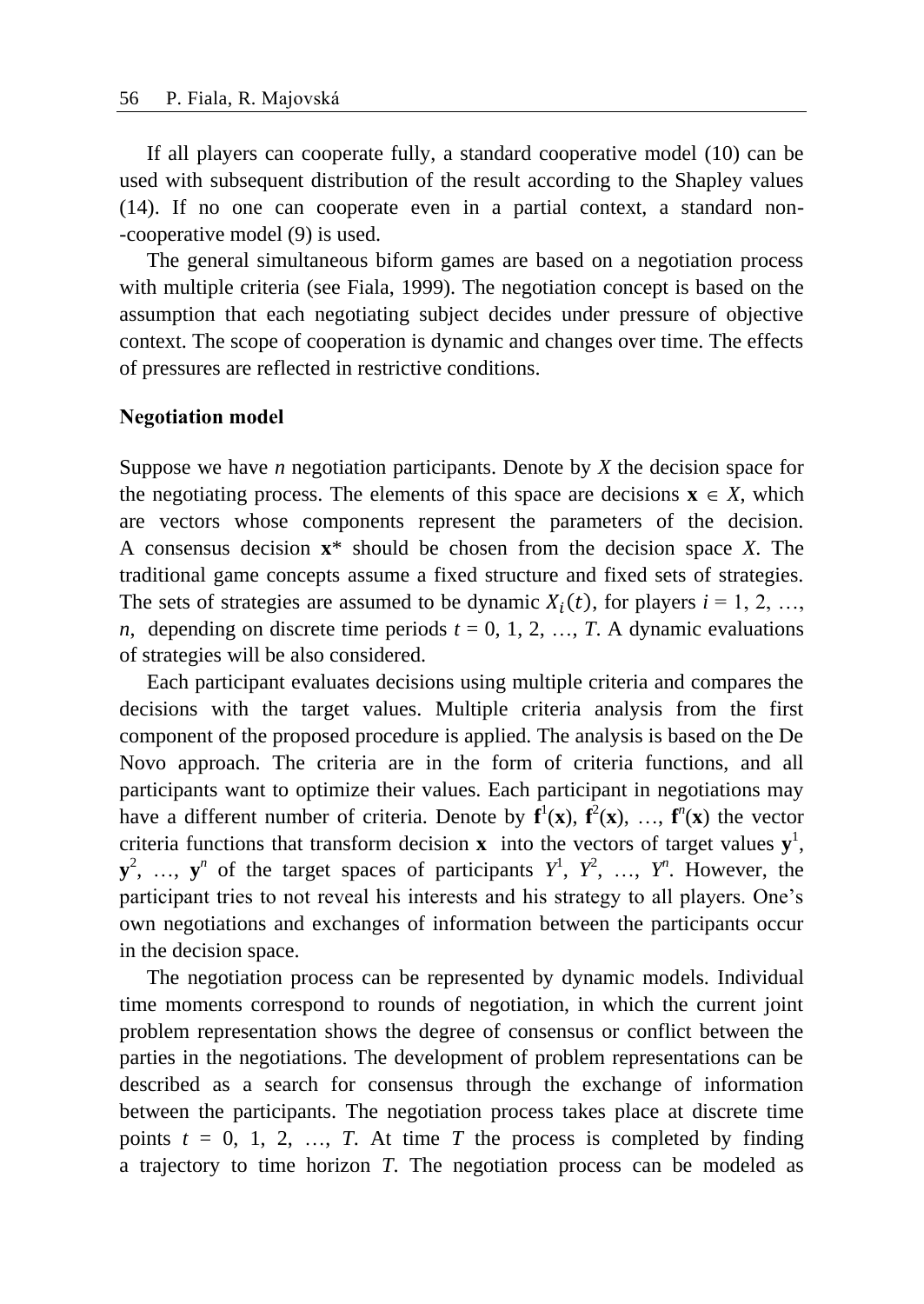a gradual change over time of the negotiation space, which is a subset of the decision space containing acceptable decisions of participants in the negotiation time until a single-element negotiation space is reached.

For each participant, a set of acceptable decisions is formulated, which is a set of decisions that are permissible and acceptable in terms of the required aspiration levels of criteria functions. The aspiration levels  $\mathbf{b}^i(t)$ ,  $i = 1, 2, ..., n$ ,  $t = 0, 1, 2, \ldots, T$ , of criteria functions represent opportunities for added values. At the beginning of the negotiations it has the form:

$$
X_i(0) = \{ \mathbf{x}; \mathbf{x} \in X, \mathbf{f}^i(\mathbf{x}) \le \mathbf{b}^i(0) \}, i = 1, 2, ..., n \tag{15}
$$

Then the negotiation space is defined at the beginning of the negotiations as an intersection of sets of acceptable decisions of all participants in the negotiations:

$$
X_0(0) = \bigcap_{i=1}^r X_i(0) \tag{16}
$$

If the negotiation space  $X_0(0)$  is a single-element set, the negotiation problem is trivial. This element is the consensus. The negotiation problem becomes interesting when the negotiation space is empty or contains more than one element. In the former case, the participants have to reduce some or all of the aspiration levels of criteria functions, but the participants are involved more in the reduction of certain criteria and less in the reduction of others. In the latter case, each element of the negotiation space is acceptable to all participants, but different elements are evaluated differently, because they meet the criteria of the participants on different levels. Further negotiations are conducted at time points  $t = 1, 2, \ldots, T$ , and should lead to a consensus decision, to achieve the single--element negotiation space  $X_0(t)$ .

## **5 Conclusion**

This paper proposes and discusses a procedure for designing sustainable supply chains. This procedure takes into account multiple agents in the system and multiple evaluation criteria to solve the design problem. The procedure is flexible enough: it is, in general, open to other types of criteria and other types of agents. The De Novo approach is applied to the multiple-criteria supply chain design problem and provides a better solution than traditional approaches applied on fixed constraints. The approach is not oriented towards the optimization of some criteria, but seeks a trade-off-free solution by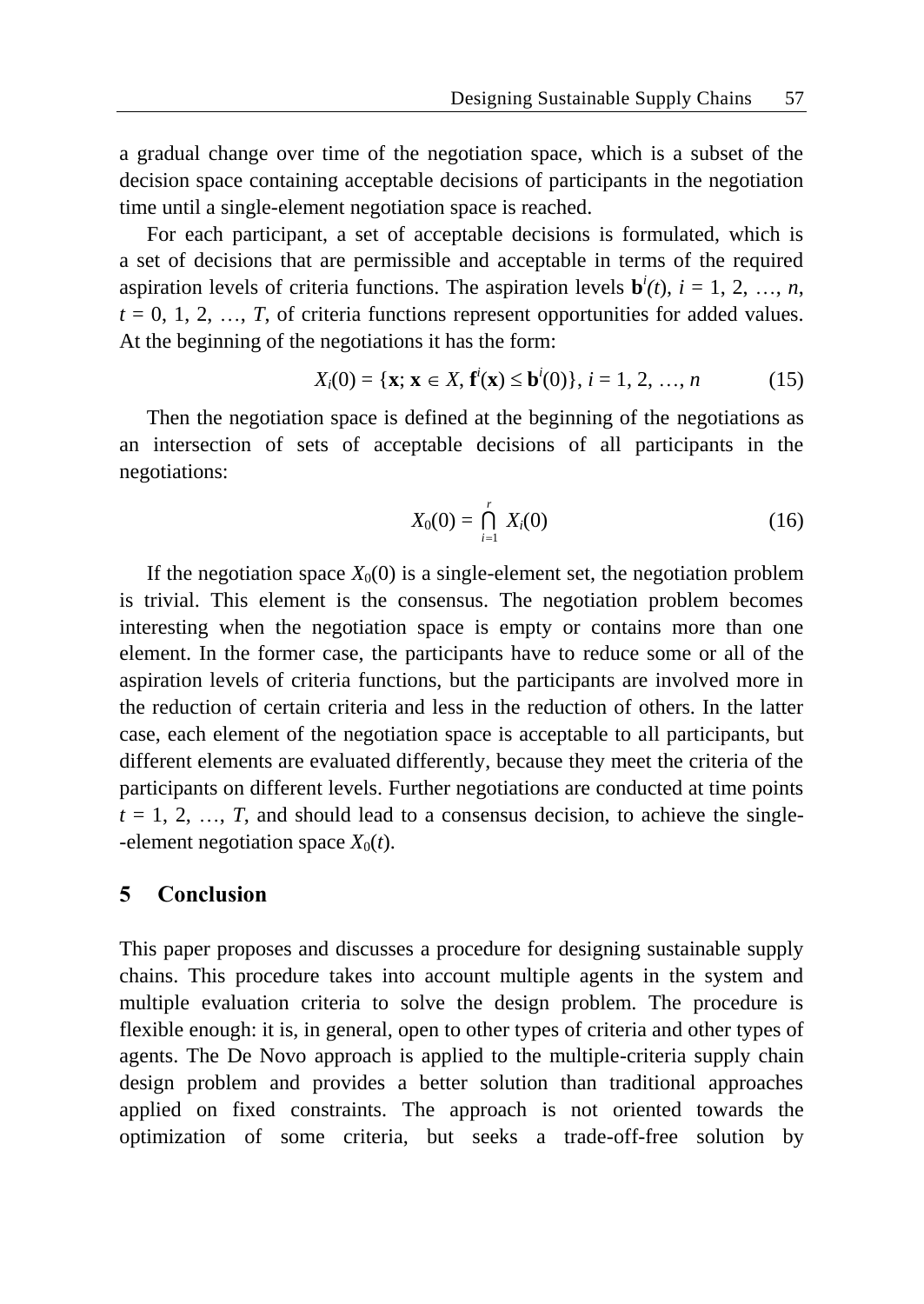reformulating resource constraints only limited by the budget. The resources are saved by drawing only in the amount necessary to reach a balanced solution.

The multi-criteria approach is applied to the search for equilibrium for interested agents using biform game procedures. Biform games combine cooperative and non-cooperative approaches of game theory. The authors propose to divide biform games into sequential and simultaneous forms and to use a negotiation model for simultaneous games. The concept of co-opetition brings other aspects into design of sustainable supply chains, including other agents, such as competitors and complementors.

The procedure is open to be complemented by other concepts and approaches: for example, allocation mechanisms can be based on different approaches, such as Shapley values, contracts (Fiala, 2016a), auctions (Fiala, 2016b), and negotiations (Fiala, 1999). A combination of these concepts and approaches can be a powerful instrument for designing supply chains. The complex structure of the model can be captured using graph theory in a system consisting of an environment in which agents (nodes) create interactions (edges) and flows directed to meet the global demand. Some future research trends of sustainable supply chain management have been suggested. The proposed procedure tries to capture, at least partially, some of these trends.

### **Acknowledgment**

This work was supported by the grant No. IGA F4/42/2021, Faculty of Informatics and Statistics, Prague University of Economics and Business. The paper is a result of an institutional research project No. 7429/2020/02 "System approach to selected ICT trends" supported by University of Finance and Administration, Prague.

### **References**

- Brandenburg M., Govindan K., Sarkis J., Seuring, S. (2014), *Quantitative Models for Sustainable Supply Chain Management: Developments and Directions*, European Journal of Operational Research, 233, 299-312.
- Brandenburger A., Stuart H. (2007), *Biform Games*, Management Science, 53, 537-549.
- Brandenburger A.M., Nalebuff B.J. (2011), *Co-opetition*, Crown Business, New York.
- Cachon G., Netessine S. (2004), *Game Theory in Supply Chain Analysis* [in:] D. Simchi-Levi, S.D. Wu, M. Shen, eds. (2004), *Handbook of Quantitative Supply Chain Analysis: Modeling in the e-Business Era*, Kluwer, Boston, 13-65.
- Carter C.R., Rogers D.S. (2008), *A Framework of Sustainable Supply Chain Management: Moving toward New Theory*, International Journal of Physical Distribution & Logistics Management, 38, 360-387.